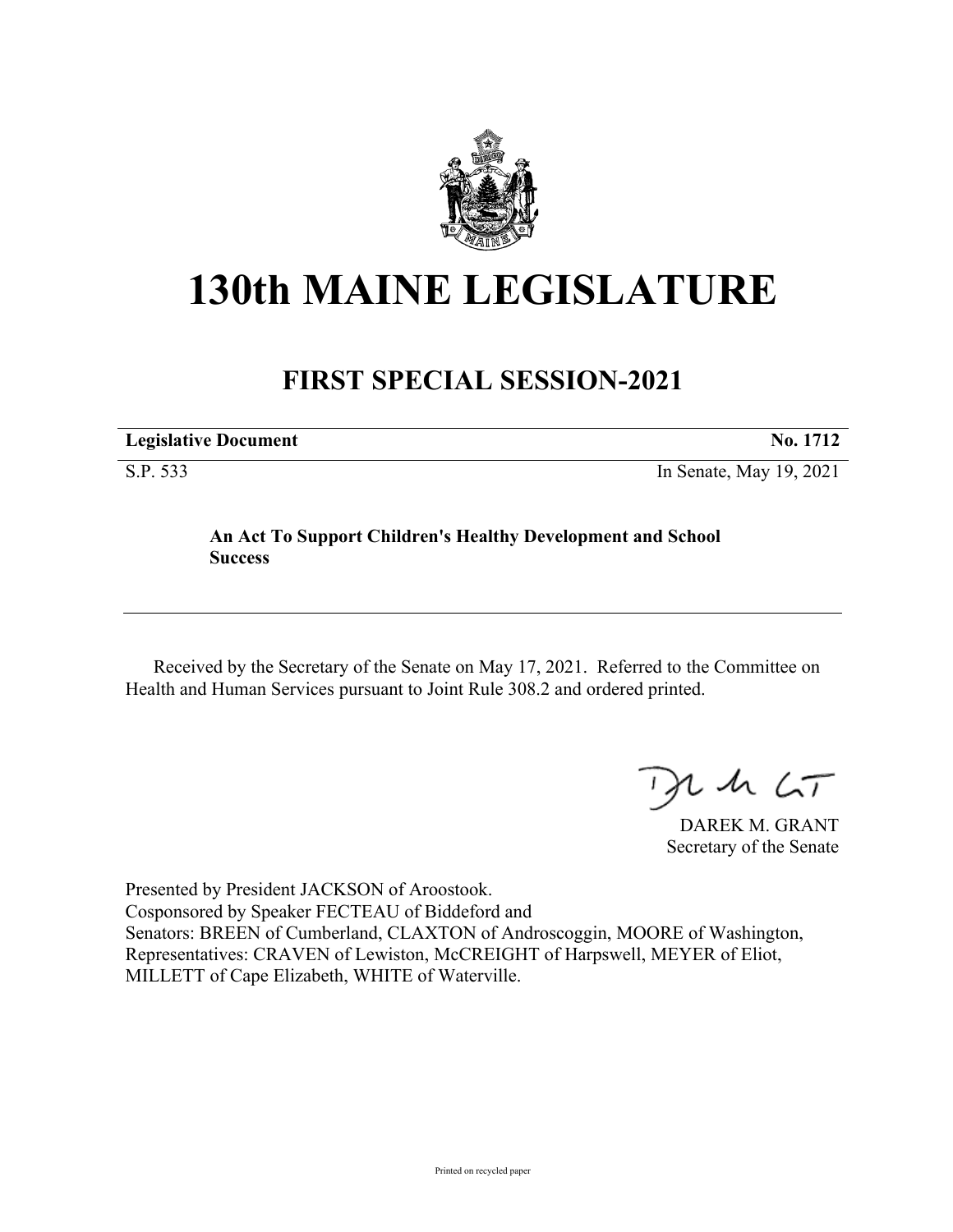| 1              | Be it enacted by the People of the State of Maine as follows:                                   |
|----------------|-------------------------------------------------------------------------------------------------|
| $\overline{2}$ | Sec. 1. 22 MRSA c. 1064 is enacted to read:                                                     |
| 3              | <b>CHAPTER 1064</b>                                                                             |
| $\overline{4}$ | <b>HELP MAINE GROW SYSTEM</b>                                                                   |
| 5              | §3921. Help Maine Grow System established                                                       |
| 6              | 1. Help Maine Grow System established. The Help Maine Grow System, referred                     |
| 7              | to in this chapter as "the system," is established in the department as a comprehensive,        |
| 8              | statewide, coordinated system of early identification, referral and follow-up for all children  |
| 9              | from prenatal care up to 8 years of age and their families. The system must emphasize:          |
| 10             | A. Increasing access to the early periodic screening, diagnosis and treatment services          |
| 11             | required by Medicaid on a schedule recommended by the American Academy of                       |
| 12             | Pediatrics or its successor organization; and                                                   |
| 13             | B. In support of the Department of Education's child find efforts, increasing access            |
| 14             | and referrals to early intervention services as established and required pursuant to Title      |
| 15             | 20-A, sections 7209 and 7252-A.                                                                 |
| 16             | In developing and administering the system, the department shall maintain affiliate status      |
| 17             | with a national center that offers a system that includes technical assistance and develop a    |
| 18             | cross system model for strengthening early childhood systems and services to meet the           |
| 19             | needs of children and families and meet any requirements necessary to maintain fidelity to      |
| 20             | the system offered by the national center.                                                      |
| 21             | 2. Staffing; coordination. The department shall provide staffing services necessary             |
| 22             | to meet the needs of children and families and to work collaboratively across offices within    |
| 23             | the department, the Children's Cabinet established in Title 5, section 19131, the Department    |
| 24             | of Education and other applicable departments.                                                  |
| 25             | §3922. Duties of system                                                                         |
| 26             | The system shall:                                                                               |
| 27             | <b>1.</b> Expansion of services. Increase the percentage of children screened for               |
| 28             | developmental, social or emotional issues at all appropriate locations, including, but not      |
| 29             | limited to, early childhood education facilities, child care facilities, Head Start facilities, |
| 30             | Early Head Start facilities, regional sites of the Child Development Services System under      |
| 31             | Title 20-A, section 7209, subsection 3 and health care providers to ensure access to early      |
| 32             | periodic screening, diagnosis and treatment and other related services to promote children's    |
| 33             | healthy development. For purposes of this section, "Head Start" means a program operated        |
| 34             | under 42 United States Code, Sections 9831 to 9852c and "Early Head Start" means a              |
| 35             | program under 42 United States Code, Section 9840a;                                             |
| 36             | 2. Coordinated system. Develop a coordinated system of early identification, referral           |
| 37             | and follow-up services across early childhood education, child care facilities, home visitor    |
| 38             | services as defined in section 3931, subsection 2, paragraph P, Head Start, Early Head Start,   |
| 39             | the Child Development Services System under Title 20-A, section 7209, subsection 3,             |
| 40             | health care providers and family supports;                                                      |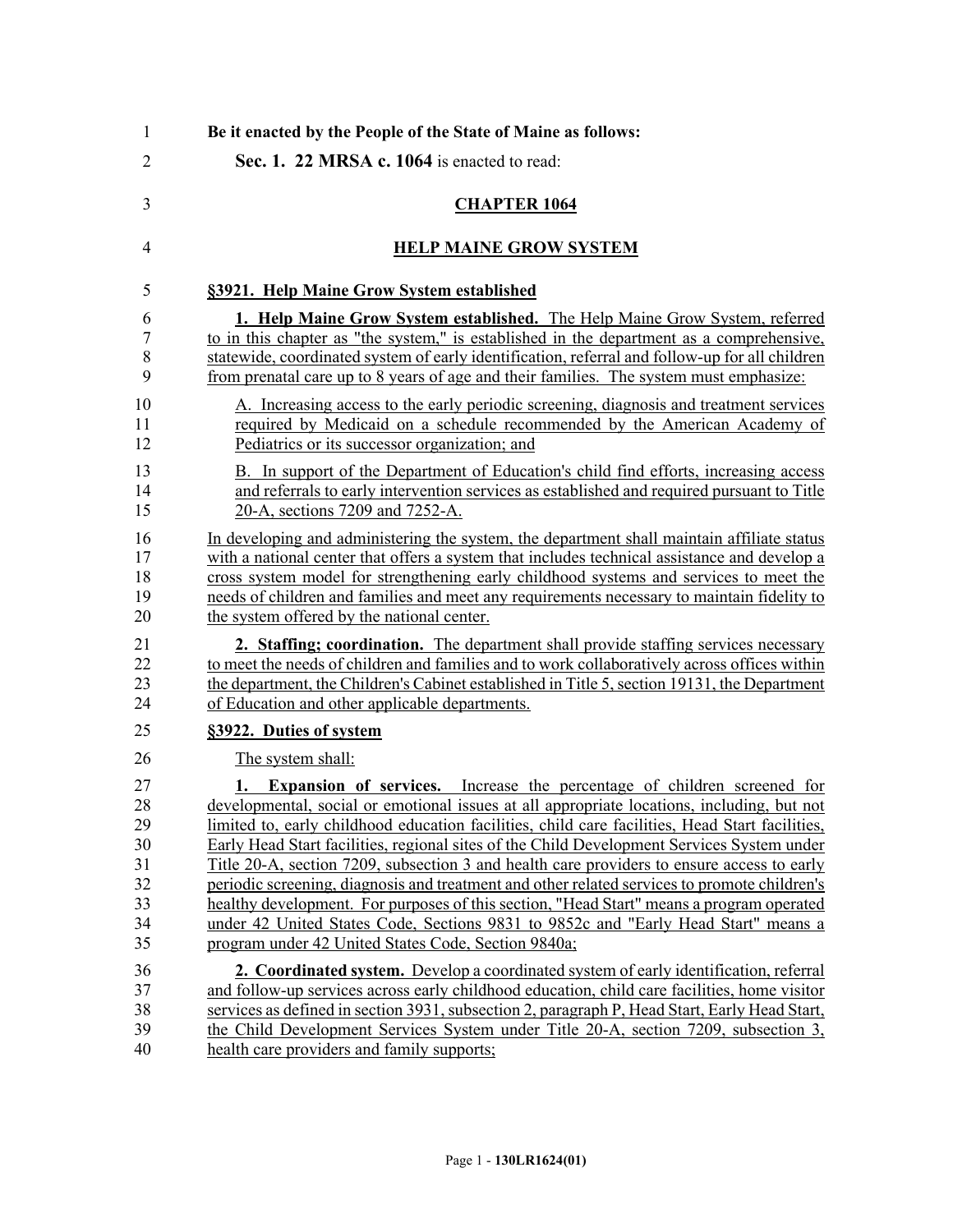| 1              | 3. Delivery of services. Improve the delivery of services covered by early periodic            |
|----------------|------------------------------------------------------------------------------------------------|
| $\overline{2}$ | screening, diagnosis and treatment required by Medicaid and other related services to          |
| 3              | promote children's healthy development;                                                        |
| $\overline{4}$ | 4. Centralized access point. Develop a centralized access point for families,                  |
| 5              | caregivers and professionals to obtain information about early periodic screening, diagnosis   |
| 6              | and treatment services. The centralized access point must be available by telephone, the       |
| $\overline{7}$ | Internet and other communication platforms;                                                    |
| 8              | <b>5. Electronic directory.</b> Compile and maintain an electronic directory of resources      |
| 9              | with respect to service providers and use appropriate methods of communication to assist       |
| 10             | families and caregivers and connect them with early intervention services, primary care        |
| 11             | and appropriate early periodic screening, diagnosis and treatment services to children at      |
| 12             | risk; and                                                                                      |
| 13             | <b>6.</b> Data collection. Collect data necessary to align the system with evaluation          |
| 14             | requirements from the national center under section 3921, subsection 1 as well as identify     |
| 15             | gaps in services by type and region and barriers to obtaining appropriate services.            |
| 16             | §3923. Annual reports                                                                          |
| 17             | The department shall submit any annual and evaluation reports provided by the                  |
| 18             | department to the national center under section 3921, subsection 1 to the joint standing       |
| 19             | committees of the Legislature having jurisdiction over health and human services matters       |
| 20             | and education matters, no later than December 15th of each year, beginning in 2022. The        |
| 21             | joint standing committees are authorized to report out legislation in any legislative session. |
|                |                                                                                                |
| 22             | Sec. 2. 22 MRSA c. 1065 is enacted to read:                                                    |
| 23             | <b>CHAPTER 1065</b>                                                                            |
| 24             | FIRST 4 ME EARLY CARE AND EDUCATION PROGRAM                                                    |
| 25             | §3931. First 4 ME Early Care and Education Program                                             |
| 26             | 1. Program established. The First 4 ME Early Care and Education Program is                     |
| 27             | established under the department to provide funding to projects in order to achieve            |
| 28             | efficiencies, create opportunities and improve social, emotional, educational and health       |
| 29             | outcomes for children under 6 years of age and the children's families through the provision   |
| 30             | of comprehensive, high-quality early child care and education by funding a holistic, whole     |
| 31             | family approach that integrates comprehensive resources and services into traditional child    |
| 32             | care center and family child care settings that improve outcomes for children, families and    |
| 33             | early childhood educators.                                                                     |
| 34             | <b>2. Definitions.</b> As used in this chapter, unless the context otherwise indicates, the    |
| 35             | following terms have the following meanings.                                                   |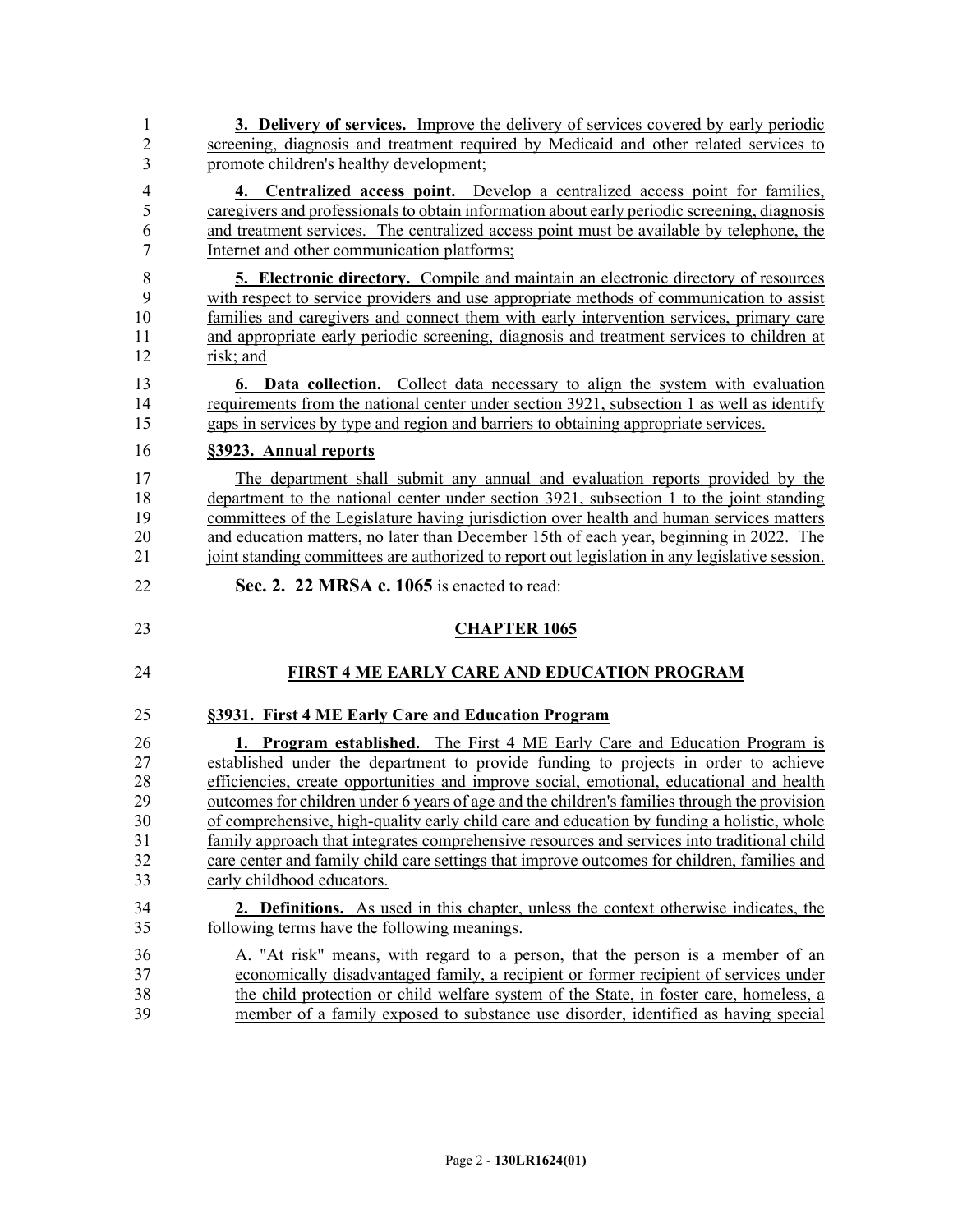| 1              | needs, identified as having a physical or mental disability or identified as having                           |
|----------------|---------------------------------------------------------------------------------------------------------------|
| $\overline{2}$ | limited English proficiency.                                                                                  |
| 3              | B. "Child" means a person under 6 years of age who has not entered kindergarten.                              |
| 4              | C. "Child care center" has the same meaning as in section 8301-A, subsection 1-A,                             |
| 5              | paragraph A.                                                                                                  |
| 6              | D. "Community" means a geographical area represented by a community coalition and                             |
| 7              | served or to be served by a project.                                                                          |
| 8              | E. "Community coach" means an employee of or contractor with a community                                      |
| 9              | contractor who is trained under subsection 11 and performs administrative functions in                        |
| 10             | carrying out the duties of a project.                                                                         |
| 11             | F. "Community coalition" means a group of stakeholders, service providers or other                            |
| 12             | members within a community under subsection 7 that sponsors and collaborates in the                           |
| 13             | implementation and administration of a project.                                                               |
| 14             | G. "Community contractor" means a nonprofit organization that is the applicant and                            |
| 15             | responsible lead member of a community coalition for a project.                                               |
| 16             | H. "Community provider" means a child care center, family child care provider or                              |
| 17             | other service provider that has entered into a contract with a community contractor to                        |
| 18             | provide services as part of a project.                                                                        |
| 19             | I. "Comprehensive, high-quality early child care and education" means supportive,                             |
| 20             | intergenerational, age-appropriate, research-based interaction and teaching practices                         |
| 21             | provided by a licensed provider of child care under section 8301-A that focus on all                          |
| 22             | domains of learning, and includes embedded professional development, family                                   |
| 23             | engagement in a child's learning and progress toward family goals, using data to inform                       |
| 24             | teaching practices and a holistic approach to a child's physical, mental and dental                           |
| 25             | health.                                                                                                       |
| 26             | J. "Economically disadvantaged" means having a family income not exceeding 185%                               |
| 27             | of the federal poverty level as defined in section 3762, subsection 1, paragraph C.                           |
| 28             | K. "Embedded professional development" means an activity performed by a                                       |
| 29             | community coach to encourage rule-specific knowledge, skills and dispositions to                              |
| 30             | support responsive caregiving and developmentally appropriate teaching practices                              |
| 31             | implemented for learning that is integrated into the work day, consists of assessing and                      |
| 32             | finding solutions for authentic and immediate problems of practice as part of a cycle                         |
| 33             | of continuous improvement and is grounded in day-to-day teaching practice designed                            |
| 34             | to enhance a teacher's or caregiver's practices with the intent of improving children's                       |
| 35             | social, emotional and cognitive development.                                                                  |
| 36             | L. "Family" means a child, the child's parent and all people living in the household of                       |
| 37             | the child who are supported by the income of the child's parent and related to the child                      |
| 38             | or child's parent by blood, marriage or adoption.                                                             |
| 39<br>40       | "Family child care provider" has the same meaning as in section 8301-A,<br>M.<br>subsection 1-A, paragraph C. |
| 41             | N. "Homeless" has the same meaning as in the federal McKinney-Vento Homeless                                  |
| 42             | Assistance Act, 42 United States Code, Section 11302.                                                         |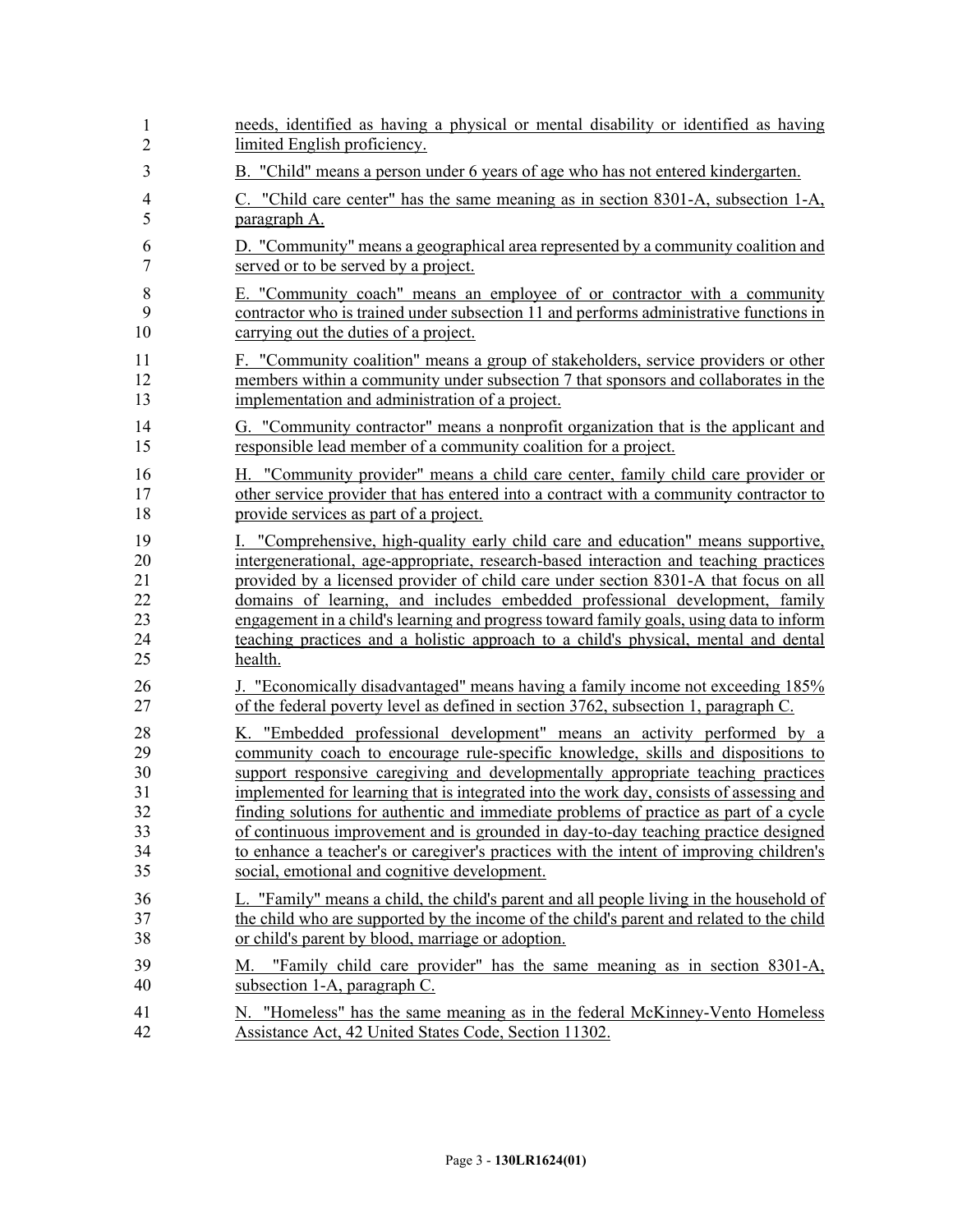| 1              | O. "Home visitor" means a person who provides services to a participant in the                |
|----------------|-----------------------------------------------------------------------------------------------|
| $\overline{2}$ | participant's home.                                                                           |
| 3              | P. "Home visitor services" means interactions between a home visitor and a parent that        |
| $\overline{4}$ | on the part of the home visitor are nurturing, responsive and intentional and that support    |
| 5              | the parent in the parent's role as the primary teacher of the parent's child and assist the   |
| 6              | parent in using the parent's home and the community as the child's learning                   |
| 7              | environment.                                                                                  |
| 8              | Q. "Parent" means the parent or parents of a child or the child's legal guardian, primary     |
| 9              | or authorized caregiver or foster parent or a person with whom the child has been             |
| 10             | placed for purposes of adoption pending a final adoption decree.                              |
| 11             | R. "Participant" means an eligible child under subsection 5 who has been accepted to          |
| 12             | participate in a project.                                                                     |
| 13             | S. "Program" means the First 4 ME Early Care and Education Program established                |
| 14             | under subsection 1.                                                                           |
| 15             | T. "Project" means the program as implemented in a community by a community                   |
| 16             | contractor.                                                                                   |
| 17             | 3. Application requirements. A community contactor shall submit an application for            |
| 18             | approval by the department to establish a project. An application for a project must include: |
| 19             | A. Sponsorship by a community coalition under subsection 7;                                   |
| 20             | B. A provision for enrollment of an eligible person under subsection 5 who resides            |
| 21             | within the community of the community coalition under paragraph A;                            |
| 22             | C. An assessment evaluating data on and the demographics of the community of the              |
| 23             | community coalition under paragraph A to determine the needs of the population of             |
| 24             | eligible persons in the community regarding care, health care and education, the              |
| 25             | resources available in the community to address those needs and the ability of the            |
| 26             | project to address those needs using the project components under subsection 4;               |
| 27             | D. An action plan based upon the assessment in paragraph C that states objectives,            |
| 28             | goals and intended outcomes and responds to the needs of the community using the              |
| 29             | available resources and incorporating the project components under subsection 4; and          |
| 30             | E. A proposed 3-year budget to implement the action plan under paragraph D and                |
| 31             | operate the project.                                                                          |
| 32             | 4. Project components. Project components must include the following:                         |
| 33             | A. Service delivery as provided by:                                                           |
| 34             | (1) A child care center or family child care provider, for at least 48 weeks per year,        |
| 35             | 5 days per week excluding state holidays, available 10 hours per day and with up              |
| 36             | to 10 days of staff training; or                                                              |
| 37             | (2) Home visitor services, including group socialization activities that include a            |
| 38             | child and the child's parent, for at least 48 weeks per year. Services must focus on          |
| 39             | the parent-child relationship and be culturally and linguistically responsive.                |
| 40             | A participant may receive service delivery under subparagraph $(1)$ or $(2)$ or both.         |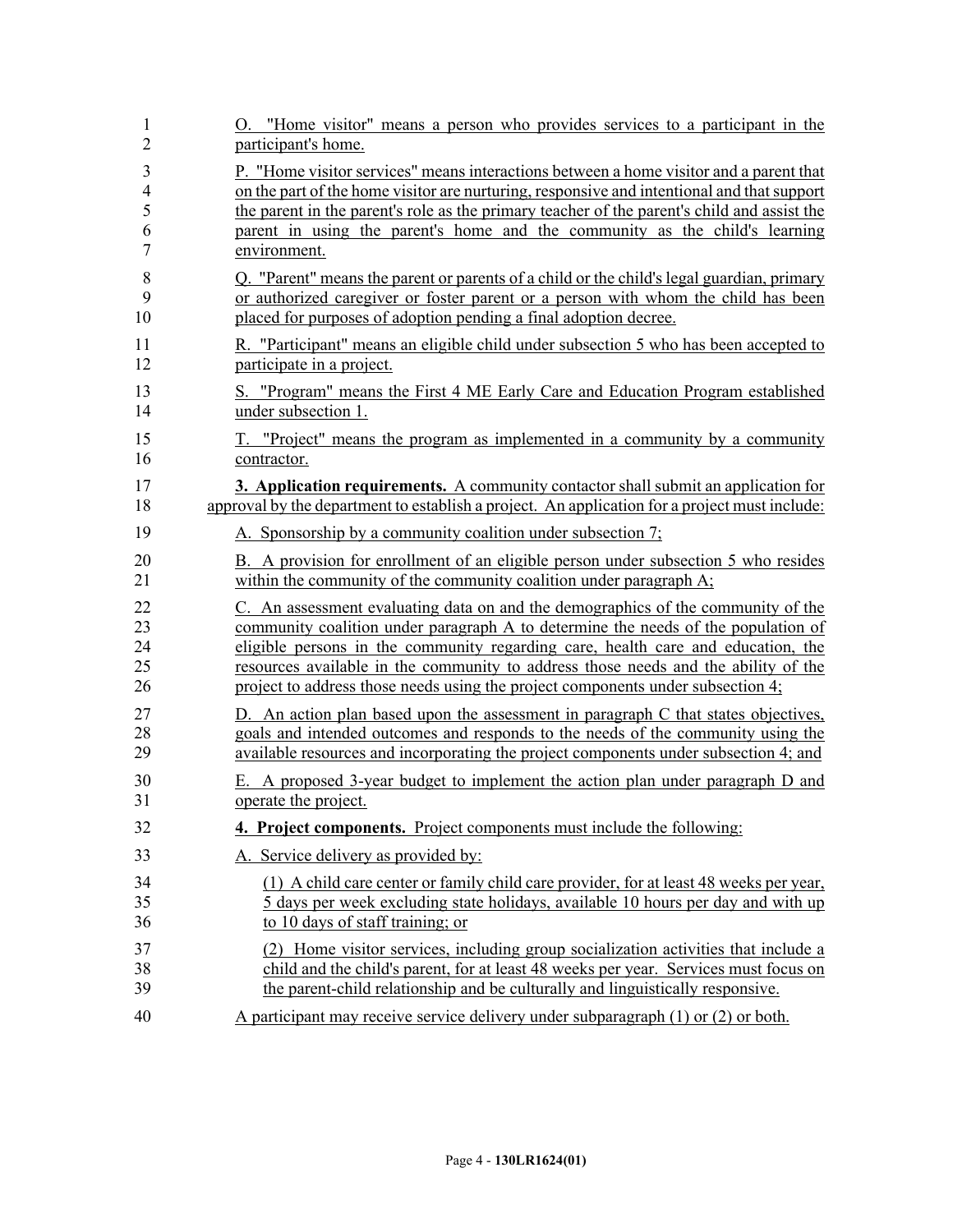| 1               | B. Screening and ongoing child assessments conducted in a manner that is responsive                                                                                           |
|-----------------|-------------------------------------------------------------------------------------------------------------------------------------------------------------------------------|
| $\overline{2}$  | to a child's home language and culture. Screening must include an initial assessment                                                                                          |
| 3               | of developmental, behavioral, motor, language, cognitive and social and emotional                                                                                             |
| $\overline{4}$  | skills to identify a delay in development in a child's skills or identify a disability that                                                                                   |
| 5               | may require further evaluation. Ongoing assessment must monitor a child's                                                                                                     |
| 6               | development and progress toward individual goals with input from the child's family                                                                                           |
| $\sqrt{ }$<br>8 | to determine a child's strengths and needs and possible adjustment of child care center<br>and family child care provider teaching practices and home visit strategies and to |
| 9               | support a referral to the Child Development Services System under Title 20-A, section                                                                                         |
| 10              | 7209, subsection 3 when necessary;                                                                                                                                            |
| 11              | C. Specialized support for participants, including for cultural and linguistic needs and                                                                                      |
| 12              | for children with diagnosed or who have physical or mental disabilities or                                                                                                    |
| 13              | developmental delays. Support may include access to and participation in learning and                                                                                         |
| 14              | social experiences and activities;                                                                                                                                            |
| 15              | D. Family engagement practiced at all levels of the project, focusing on culturally and                                                                                       |
| 16              | linguistically responsive relationship building within the family, including:                                                                                                 |
| 17              | (1) Communicating effectively with members of a family;                                                                                                                       |
| 18              | (2) Forming positive goal-focused relationships with members of a family;                                                                                                     |
| 19              | (3) Involving a parent in decision making, teaching practices, including screening,                                                                                           |
| 20              | assessment and planning for interactions and learning environments, and                                                                                                       |
| 21              | implementing project services;                                                                                                                                                |
| 22              | (4) Ensuring consistency between a child's home and comprehensive, high-quality                                                                                               |
| 23              | early child care and education; and                                                                                                                                           |
| 24              | (5) Ensuring project practices are responsive to a family's needs, including                                                                                                  |
| 25              | providing connections to employment and education supports;                                                                                                                   |
| 26              | E. Support for a child's immunization and preventive health and dental care by                                                                                                |
| 27              | providing encouragement for a parent to comply with the department's early periodic                                                                                           |
| 28              | screening, diagnosis and treatment program under section 3173; and                                                                                                            |
| 29              | F. Transportation options to assist a family to travel to or from health care, child care                                                                                     |
| 30              | or education services.                                                                                                                                                        |
| 31              | <b>5. Participant eligibility.</b> A participant in a project must be a child who is at risk and:                                                                             |
| 32              | A. Who is receiving care in a facility licensed under section 8301-A; or                                                                                                      |
| 33              | B. Whose parent requests home visitor services.                                                                                                                               |
| 34              | <b>6. Suspension; expulsion.</b> In accordance with rules issued by the department, if a                                                                                      |
| 35              | child's behavior threatens the health or safety of a participant, project staff member or other                                                                               |
| 36              | person, a project must follow the suspension and expulsion procedures under 45 Code of                                                                                        |
| 37              | Federal Regulations, Section 1302.17.                                                                                                                                         |
| 38              | 7. Community coalition; membership. A community coalition shall assist and                                                                                                    |
| 39              | support a community contractor in sponsoring, developing and submitting a project                                                                                             |
| 40              | application under subsection 3, including a community assessment and supporting                                                                                               |
| 41              | comprehensive, high-quality early child care and education in the community.                                                                                                  |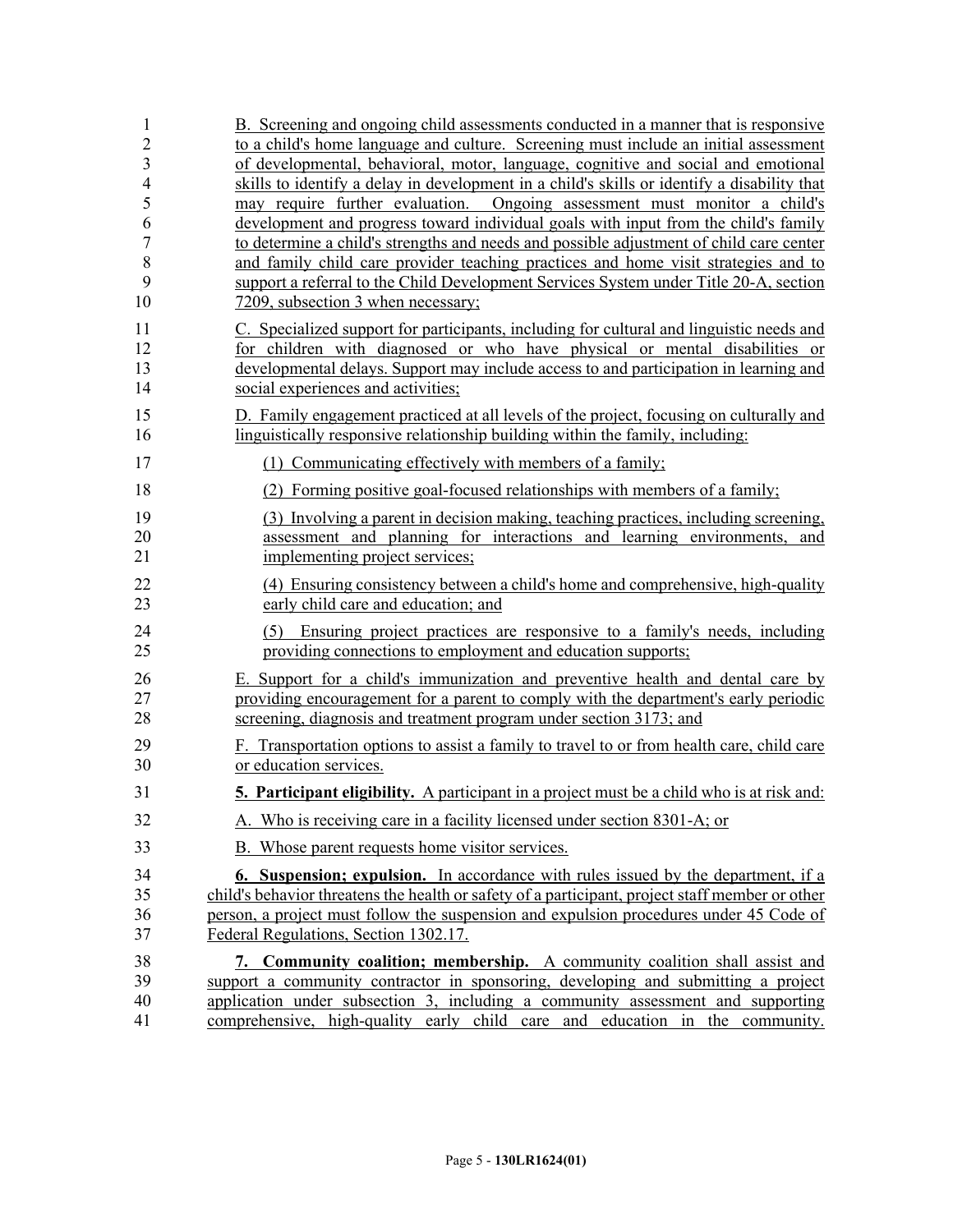| 1<br>2                           | Membership of a community coalition must include the community contractor, who is the<br>lead member of the community coalition, and at least one:                                                                                                                                                                                                                                                                                                                                                               |
|----------------------------------|------------------------------------------------------------------------------------------------------------------------------------------------------------------------------------------------------------------------------------------------------------------------------------------------------------------------------------------------------------------------------------------------------------------------------------------------------------------------------------------------------------------|
| 3                                | A. Representative of the local business community;                                                                                                                                                                                                                                                                                                                                                                                                                                                               |
| 4                                | B. Child care center;                                                                                                                                                                                                                                                                                                                                                                                                                                                                                            |
| 5                                | C. Family child care provider;                                                                                                                                                                                                                                                                                                                                                                                                                                                                                   |
| 6                                | D. Parent of a child using early childhood services;                                                                                                                                                                                                                                                                                                                                                                                                                                                             |
| 7                                | E. Home visitor;                                                                                                                                                                                                                                                                                                                                                                                                                                                                                                 |
| 8                                | F. Mental health care provider;                                                                                                                                                                                                                                                                                                                                                                                                                                                                                  |
| 9                                | G. Public school administrator;                                                                                                                                                                                                                                                                                                                                                                                                                                                                                  |
| 10                               | H. Health care provider;                                                                                                                                                                                                                                                                                                                                                                                                                                                                                         |
| 11                               | Representative of an organization that supports workforce development;                                                                                                                                                                                                                                                                                                                                                                                                                                           |
| 12<br>13                         | J. Provider of services under the federal Individuals with Disabilities Education Act,<br>Part B or Part C;                                                                                                                                                                                                                                                                                                                                                                                                      |
| 14<br>15                         | K. Provider of professional development to early child care and education<br>professionals; and                                                                                                                                                                                                                                                                                                                                                                                                                  |
| 16<br>17                         | L. If available in the community, a faculty member of a career and technical center or<br>higher education institution specializing in early childhood.                                                                                                                                                                                                                                                                                                                                                          |
| 18<br>19<br>20<br>21<br>22<br>23 | A member of a community coalition must be located or operate within the community<br>represented by the community coalition. A community coalition may include a local<br>government staff member or a representative of an agency that provides services to or a<br>local judicial staff member who has engaged with an at-risk population, a library or local<br>literacy program staff member, an elementary school teacher, a representative of adult<br>education or other similar member of the community. |
| 24<br>25<br>26                   | <b>Community contractor.</b> A community contractor shall have adequate<br>8.<br>infrastructure and qualified and credentialed staff to carry out the duties under this<br>subsection. Duties of a community contractor include:                                                                                                                                                                                                                                                                                 |
| 27                               | A. Representing and being the responsible member for the community coalition;                                                                                                                                                                                                                                                                                                                                                                                                                                    |
| 28                               | B. Submitting an application under subsection 3;                                                                                                                                                                                                                                                                                                                                                                                                                                                                 |
| 29<br>30                         | C. Being the lead member and coordinator of a community coalition and the coalition's<br>activities;                                                                                                                                                                                                                                                                                                                                                                                                             |
| 31<br>32                         | Contracting for and ensuring implementation of high-quality services with<br>D.<br>community providers;                                                                                                                                                                                                                                                                                                                                                                                                          |
| 33                               | E. Employing or contracting for all required services;                                                                                                                                                                                                                                                                                                                                                                                                                                                           |
| 34<br>35                         | F. Implementing and maintaining a data system to collect and report aggregate data<br>regarding child, family and provider information, activities and outcomes; and                                                                                                                                                                                                                                                                                                                                             |
| 36<br>37<br>38                   | G. Participating in a collective, Internet-based system that captures data from all<br>project locations in a manner that protects the confidentiality of information of<br>participants.                                                                                                                                                                                                                                                                                                                        |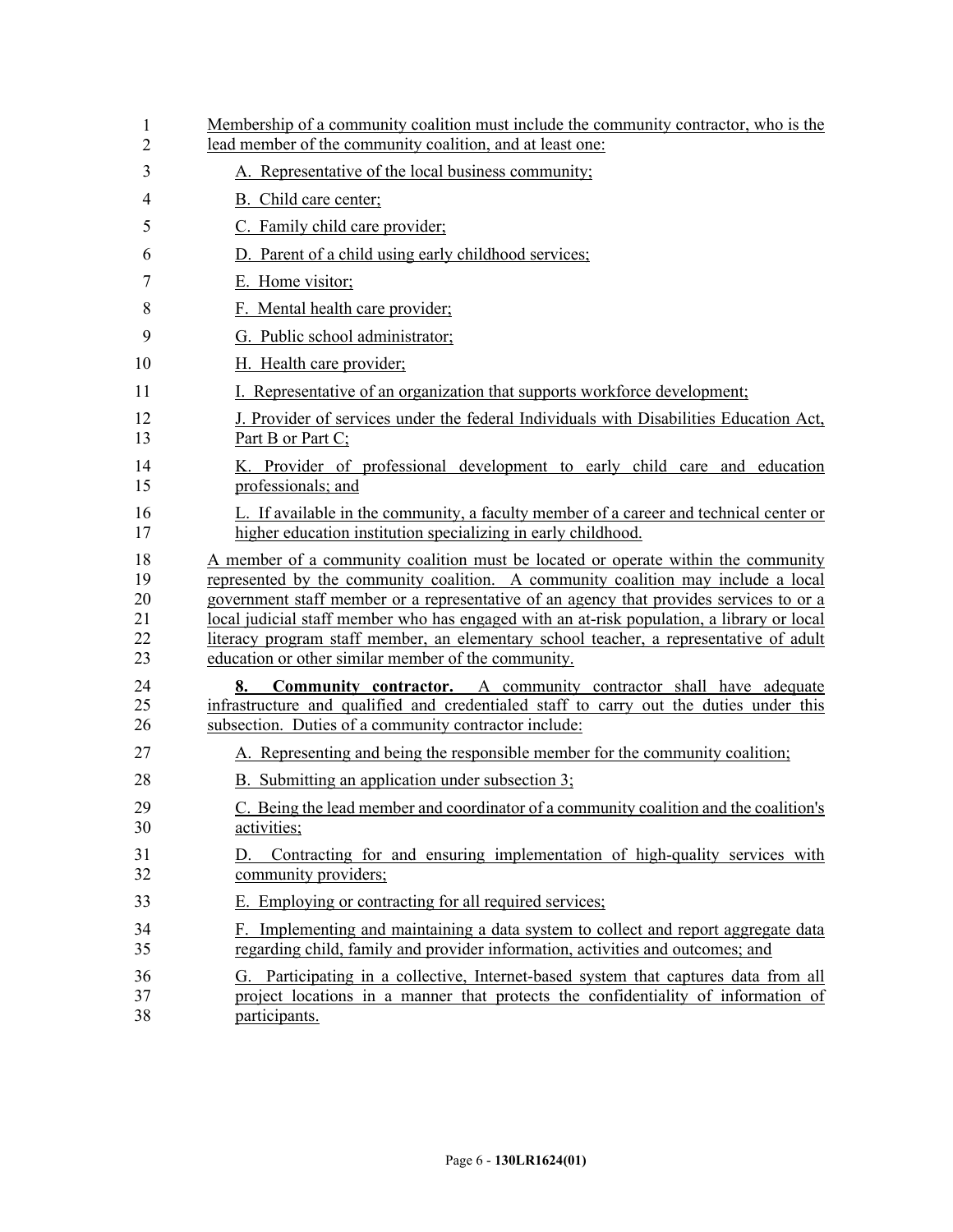| 1<br>$\overline{2}$ | Community contractor staff requirements. Community contractor staff<br>9.<br>requirements include:                                                               |
|---------------------|------------------------------------------------------------------------------------------------------------------------------------------------------------------|
| 3                   | A. For education services supporting a child care center or family child care provider,                                                                          |
| 4                   | a bachelor's degree or advanced degree in early childhood education or a related field                                                                           |
| 5                   | with equivalent course work and experience in early childhood development;                                                                                       |
| 6                   | B. For health-related services supporting a child care center or family child care                                                                               |
| 7                   | provider, training and experience in public health, nursing, health education, maternal                                                                          |
| 8                   | and child health or health administration and:                                                                                                                   |
| 9                   | (1) If the staff member performs a health care procedure or provides health care                                                                                 |
| 10                  | services, licensure or certification authorizing the member to perform the                                                                                       |
| 11                  | procedure or provide the service;                                                                                                                                |
| 12                  | (2) If the staff member provides nutrition services, licensure, registration or                                                                                  |
| 13                  | certification as a dietitian or nutritionist; and                                                                                                                |
| 14                  | (3) If the staff member provides mental health services, licensure or certification                                                                              |
| 15                  | as a mental health professional and experience in serving young children and                                                                                     |
| 16                  | families;                                                                                                                                                        |
| 17                  | C. For family and community partnership services, training and experience in a field                                                                             |
| 18                  | related to social, human or family services;                                                                                                                     |
| 19                  | D. For disability services, a bachelor's degree and training and experience in securing                                                                          |
| 20                  | and individualizing services for children with physical and mental disabilities; and                                                                             |
| 21                  | E. For home visitors, a bachelor's degree in human services or a related field and                                                                               |
| 22                  | experience in the provision of home visitor services and knowledge of infant and child                                                                           |
| 23                  | development.                                                                                                                                                     |
| 24                  | A staff member, including a community coach under subsection 11, may be an employee                                                                              |
| 25                  | of the community contractor or another person who contracts with the community                                                                                   |
| 26                  | contractor to provide services under this subsection.                                                                                                            |
| 27                  | 10. Community provider. A community provider:                                                                                                                    |
| 28                  | A. Shall enter into a contract with a community contractor to provide services to a                                                                              |
| 29                  | project;                                                                                                                                                         |
| 30<br>31            | Must be in good standing with the department's division of licensing and<br>В.<br>certification;                                                                 |
| 32                  | C. Shall agree to meet the highest level of requirements for the department's quality                                                                            |
| 33                  | rating system established pursuant to section 3737, subsection 3; and                                                                                            |
| 34<br>35            | Shall agree to provide the community contractor with data on a participant or<br>D.<br>provider consented to under subsection 12 as requested by the contractor. |
| 36                  | 11. Community coach. The community contractor shall employ or contract with a                                                                                    |
| 37                  | community coach to provide information and training to a community provider. A                                                                                   |
| 38                  | community coach must receive training from a research-based early childhood program                                                                              |
| 39                  | with experience in a comprehensive, high-quality early child care and education program.                                                                         |
| 40                  | 12. Consent to data. A community provider or community contractor may not use                                                                                    |
| 41                  | personally identifying data derived from services provided to a participant without the                                                                          |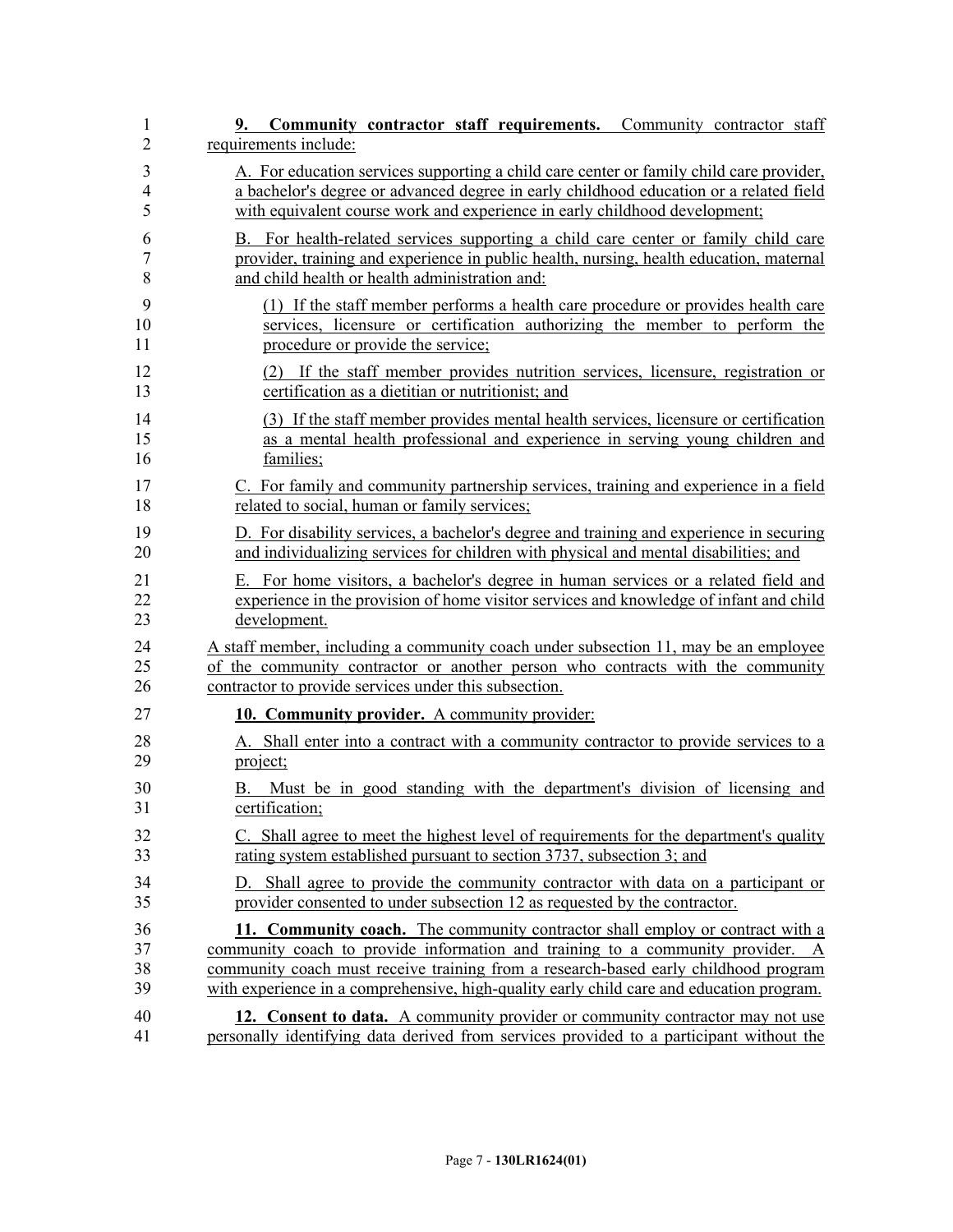42 consent of a participant's parent. A community provider or community contractor may not use the personally identifying data derived from services provided to the family of a participant without the consent of the parent. 1 2 3

4 **13. Funding.** The department shall seek and apply for available federal funds or funds 5 from any other sources to pay the costs of projects. To the maximum extent possible, the 6 department shall use state funds received for the projects to maximize its receipt of federal 7 funds to be used for the projects. A community coalition may accept grant funding or 8 other funding as appropriate from the Federal Government, a department, agency or office 9 of State Government or a political subdivision of State Government or a private entity such 10 as an individual, foundation or business.

11 **14. Administration.** The department may design program implementation in 12 consultation with an independent evaluator that has experience or expertise in early care 13 and education. In determining program outcomes and measures, the department shall craft 14 guidelines to ensure the development of a common set of measures of core elements of 15 evidence-based practices. Outcome data must include reports on specific subpopulations 16 of children, including by gender, race, disability and dual language learners. The 17 department and the Children's Cabinet established in Title 5, section 19131 shall facilitate 18 data linkages relating to outcome data with the Department of Education to measure 19 ongoing school outcome data.

20 **15. Rules.** The department shall adopt rules to carry out the purposes of this chapter. 21 Rules adopted pursuant to this subsection are routine technical rules as defined in Title 5, 22 chapter 375, subchapter 2-A.

23 **Sec. 3. Pilot projects.** Pursuant to the Maine Revised Statutes, Title 22, section 24 3931, subsection 3, the Department of Health and Human Services shall request 25 applications for a pilot project to commence June 1, 2022 to carry out the purposes of the 26 First 4 ME Early Care and Education Program established under Title 22, chapter 1065.<br>27 The department shall select up to 5 pilot projects from applications submitted. The The department shall select up to 5 pilot projects from applications submitted. The 28 department shall prioritize funding to a project that serves a community with high numbers 29 or a high percentage of children who are economically disadvantaged or that effectively 30 involves a wide variety of providers or other entities in the community, including school 31 administrative units.

32 **Sec. 4. Report.** On or before October 2, 2024, a pilot project selected under section 33 3 shall report to the Department of Health and Human Services on the progress toward 34 objectives, goals and outcomes of the project detailed in the project's proposal. On or 35 before January 1, 2025, the department shall report to the joint standing committee of the 36 Legislature having jurisdiction over health and human services matters regarding the 37 project reports received under this section along with any recommended legislation. The 38 committee may report out legislation based upon the department's report to the First 39 Regular Session of the 132nd Legislature.

40 **SUMMARY**

This  $\text{bill}$ : 41

42 1. Establishes the Help Maine Grow System in the Department of Health and Human 43 Services. The system is a comprehensive, statewide, coordinated system of early 44 identification, referral and follow-up for children from prenatal care up to 8 years of age